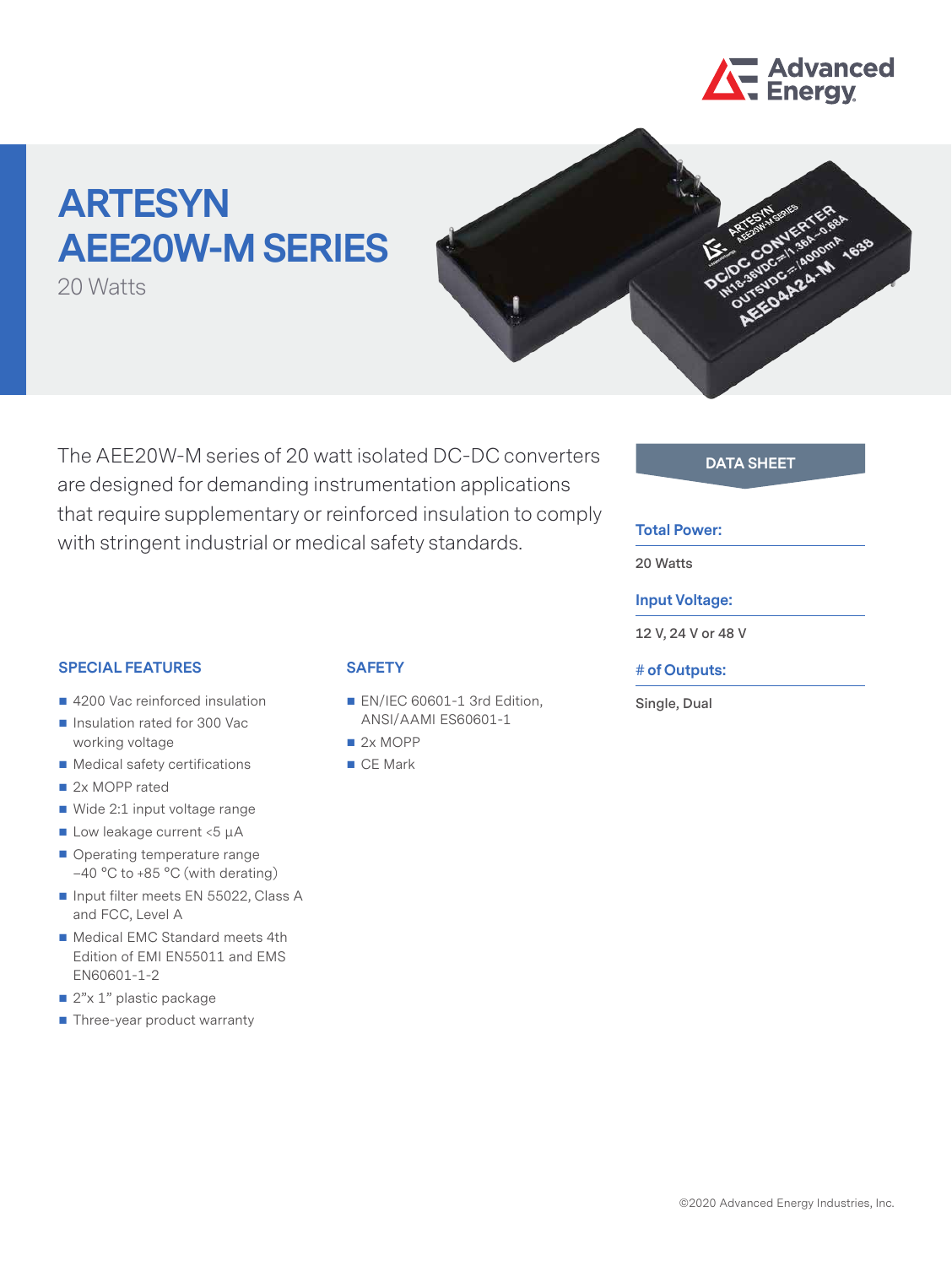# **ELECTRICAL SPECIFICATIONS**

| Input                    |                                      |  |  |  |
|--------------------------|--------------------------------------|--|--|--|
| Input range              | 9 - 18 Vdc; 18 - 36 Vdc; 36 - 75 Vdc |  |  |  |
| Efficiency               | 89%                                  |  |  |  |
| Output                   |                                      |  |  |  |
| Voltage tolerance        | ±1.0%                                |  |  |  |
| Line regulation          | ±0.5%                                |  |  |  |
| Load regulation          | 1.0%                                 |  |  |  |
| Noise/ripple             | 150 mV                               |  |  |  |
| OCP and S/C protection   | 150%, Hiccup                         |  |  |  |
| Overvoltage protection   | 110%                                 |  |  |  |
| Switching frequency      | 285 KHz                              |  |  |  |
| Temperature co-efficient | $\pm 0.02$ /°C                       |  |  |  |
| <b>Isolation</b>         |                                      |  |  |  |
| I/O isolation            | 4200 Vac rms                         |  |  |  |
| Insulation resistance    | 10 Gohm                              |  |  |  |
| Insulation capacitance   | 80 pF                                |  |  |  |

# **ENVIRONMENTAL SPECIFICATIONS**

| Operating ambient temperature range | $^{\circ}$ -40 °C to +80 °C $^{\circ}$ |
|-------------------------------------|----------------------------------------|
| Storage temperature                 | -50 °C to +125 °C                      |
| Humidity                            | 5% to 95% (non-condensing)             |
| Calculated MTBF                     | 1 MHrs                                 |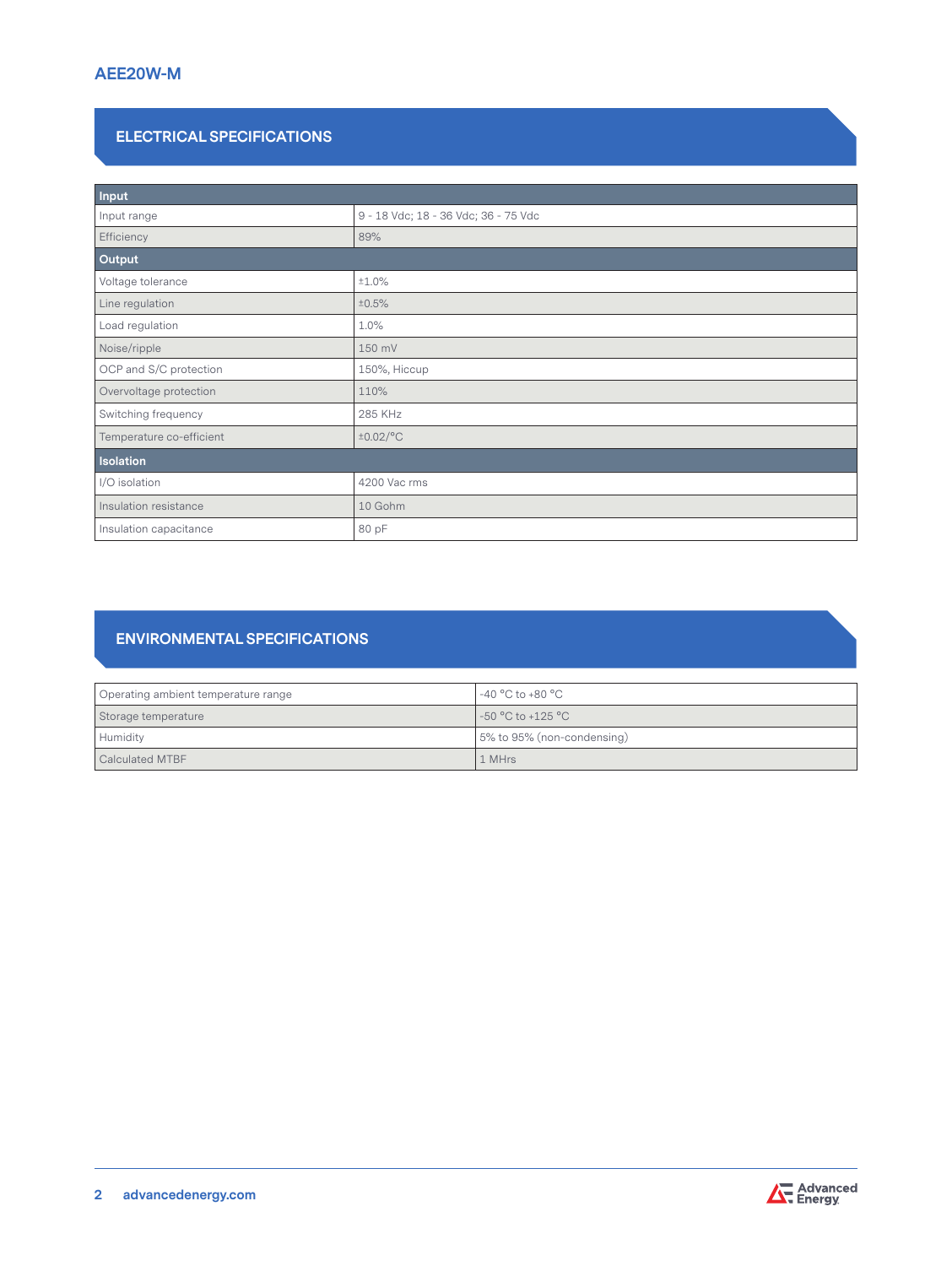

### **MECHANICAL DRAWINGS**



| <b>Pin Connectors</b> |               |             |  |  |  |  |
|-----------------------|---------------|-------------|--|--|--|--|
| Pin No.               | Single Output | Dual Output |  |  |  |  |
|                       | $+V$ in       | $+V$ in     |  |  |  |  |
|                       | $-Vin$        | $-Vin$      |  |  |  |  |
| 3                     | +Vout         | +Vout       |  |  |  |  |
|                       | No Pin        | Common      |  |  |  |  |
| G                     | -Vout         | -Vout       |  |  |  |  |

• All dimensions in mm (inches)

• Tolerance: X.X±0.5 (X.XX±0.02)

X.XX±0.25 ( X.XXX±0.001)

• Pin diameter 1.0 ±0.5 ( 0.04±0.002)

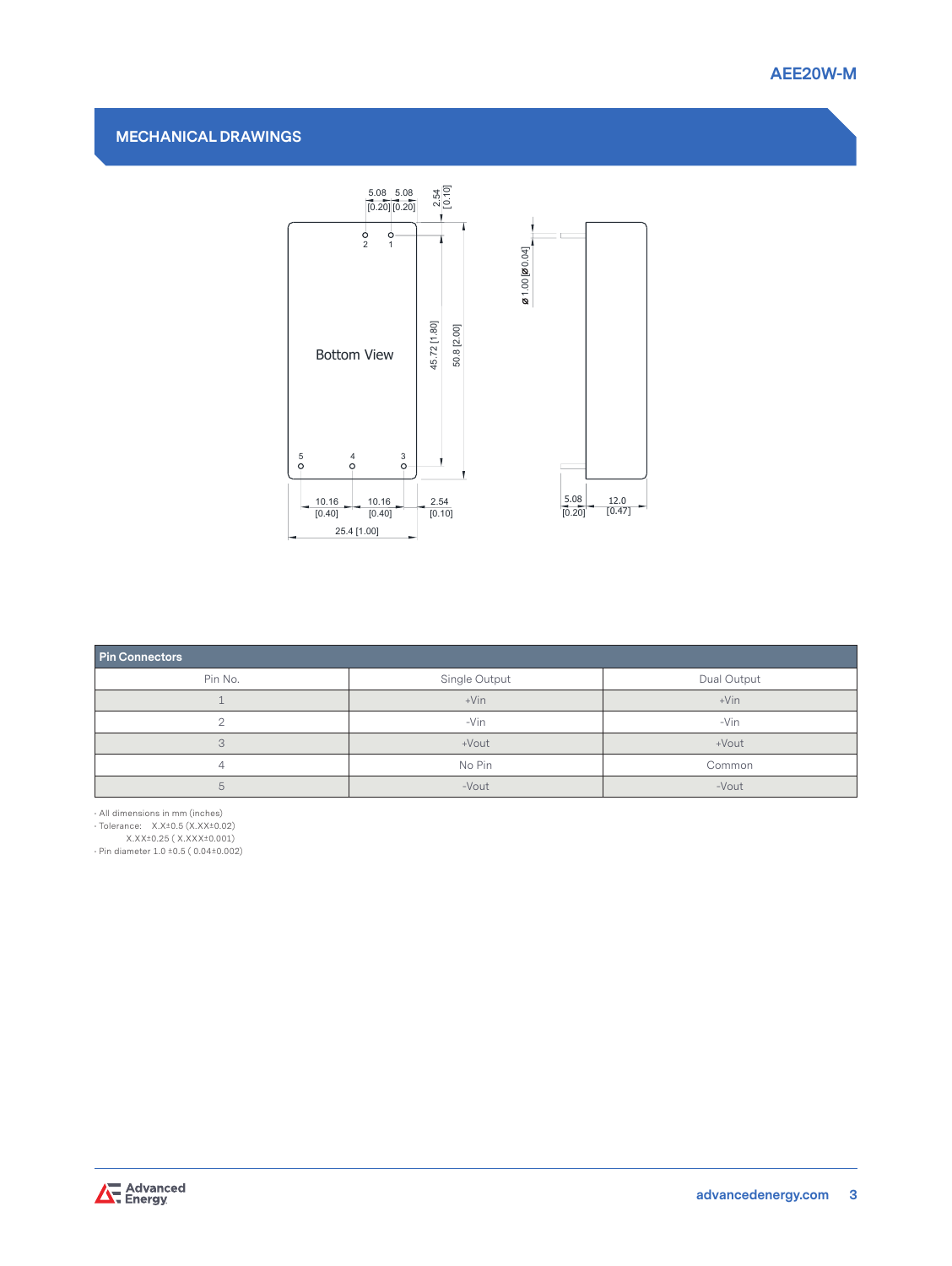# **AEE20W-M**

# **PHYSICAL CHARACTERISTICS**

| Case Size     | $50.8 \times 25.4 \times 12$ mm $(2.0 \times 1.0 \times 0.47$ inches) |  |
|---------------|-----------------------------------------------------------------------|--|
| Case Material | Non-Conductive Black Plastic (flammability to UL94V-0 rated)          |  |
| Pin Material  | <b>Tinned Copper</b>                                                  |  |
| Weight        | 30g                                                                   |  |

# **ORDERING INFORMATION**

| <b>Artesyn Part number</b> | <b>Input Voltage</b> | <b>Output 1 Voltage</b> | <b>Output 2 Voltage</b> | <b>Maximum Power</b> |
|----------------------------|----------------------|-------------------------|-------------------------|----------------------|
| AEE04A12-M                 | $9 - 18V$            | 5 V @ 4 A               |                         | 20 W                 |
| AEE02B12-M                 | $9 - 18V$            | 12 V @ 1.67 A           |                         | 20 W                 |
| AEE02C12-M                 | $9 - 18V$            | 15 V @ 1.33 A           |                         | 20 W                 |
| AEE02H12-M                 | $9 - 18V$            | 24 V @ 0.84 A           |                         | 20 W                 |
| AEE02BB12-M                | $9 - 18V$            | 12 V @ 0.84 A           | $-12$ V @ 0.84 A        | 20 W                 |
| AEE02CC12-M                | $9 - 18V$            | 15 V @ 0.67 A           | $-15$ V @ 0.67 A        | 20 W                 |
| AEE04A24-M                 | $18 - 36V$           | 5V@4A                   |                         | 20 W                 |
| AEE02B24-M                 | 18 - 36 V            | 12 V @ 1.67 A           |                         | 20 W                 |
| AEE02C24-M                 | $18 - 36V$           | 15 V @ 1.33 A           |                         | 20 W                 |
| AEE02H24-M                 | $18 - 36V$           | 24 V @ 0.84 A           |                         | 20 W                 |
| AEE02BB24-M                | $18 - 36V$           | 12 V @ 0.84 A           | $-12$ V @ 0.84 A        | 20 W                 |
| AEE02CC24-M                | $18 - 36V$           | 15 V @ 0.67 A           | $-15$ V @ 0.67 A        | 20 W                 |
| AEE04A48-M                 | $36 - 75V$           | 5V@4A                   |                         | 20 W                 |
| AEE02B48-M                 | $36 - 75V$           | 12 V @ 1.67 A           |                         | 20 W                 |
| AEE02C48-M                 | $36 - 75V$           | 15 V @ 1.33 A           |                         | 20 W                 |
| AEE02H48-M                 | $36 - 75V$           | 24 V@ 0.84 A            |                         | 20 W                 |
| AEE02BB48-M                | $36 - 75V$           | 12 V @ 0.84 A           | $-12$ V @ 0.84 A        | 20 W                 |
| AEE02CC48-M                | $36 - 75V$           | 15 V @ 0.67 A           | $-15$ V @ 0.67 A        | 20 W                 |